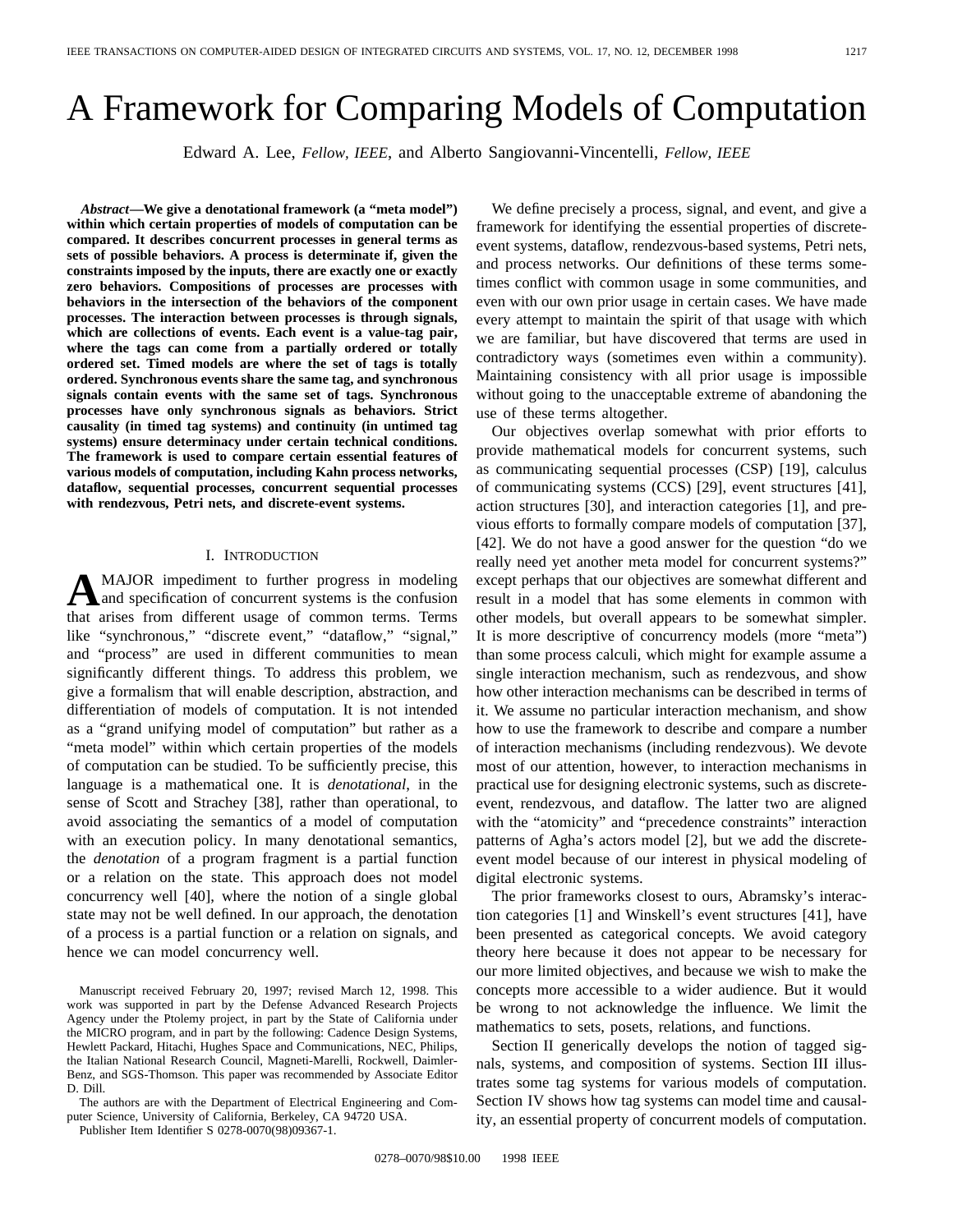## II. THE TAGGED SIGNAL MODEL

## *A. Signals*

Given a set of *values*  $V$  and a set of *tags*  $T$ , we define an event e to be a member of  $T \times V$ , i.e., an event has a tag and a value. We will use tags to model time, precedence relationships, synchronization points, and other key properties of a model of computation. The values represent the operands and results of computation.

We define a *signal* s to be a set of events. A signal can be viewed as a subset of  $T \times V$ , or as a member of the *powerset*  $\wp(T \times V)$  (the set of all subsets of  $T \times V$ ). A *functional signal* or *proper signal* is a (possibly partial) function from to  $V$ . By "partial function" we mean a function that may be defined only for a subset of  $T$ . By "function" we mean that if  $e_1 = (t, v_1) \in s$  and  $e_2 = (t, v_2) \in s$ , then  $v_1 = v_2$ . We call the set of all signals S, where of course  $S = \wp(T \times V)$ . It is often useful to form a *tuple*  $s$  of  $N$  signals, where  $N$  is a natural number.<sup>1</sup> The set of all such tuples will be denoted  $S<sup>N</sup>$ . Position in the tuple serves the same purposes as naming of signals in other process calculi. Reordering of the tuple serves the same purposes as renaming. A similar use of tuples is found in the interaction categories of Abramsky [1].

The empty signal (one with no events) will be denoted by  $\lambda$ , and the tuple of empty signals by  $\Lambda$ , where the number N of empty signals in the tuple will be understood from the context. These are signals like any other, so  $\lambda \in S$  and  $\Lambda \in S^N$ . For any signal  $s, s \cup \lambda = s$  (ordinary set union). For any tuple s,  $s \cup \Lambda = s$ , where by the notation  $s \cup \Lambda$  we mean the pointwise union of the sets in the tuple.

In some models of computation, the set  $V$  of values includes a special value  $\perp$  (called "bottom"), which indicates the absence of a value. Notice that while it might seem intuitive that  $(t, \perp) \in \lambda$  for any  $t \in T$ , this would violate  $s \cup \lambda = s$ (suppose that  $s$  already contains an event at  $t$ ). Thus, it is important to view  $\perp$  as an ordinary member of the set V like any other member.

## *B. Processes*

In the most general form, a *process*  $P$  is a subset of for some N. A particular  $s \in S^N$  is said to *satisfy* the process if  $s \in P$ . An s that satisfies a process is called a *behavior* of the process. Thus a *process* is a set of possible *behaviors*. For  $N \geq 2$ , process may also be viewed as a *relation*<sup>2</sup> between the  $N$  signals in  $s$ 

*1) Composing Processes:* Since a process is a set of behaviors, a composition of processes should be simply the intersection of the behaviors of each of the processes. A behavior of the composition process should be a behavior of each of the component processes. However, we have to use some care in forming this intersection. Before we can form such an intersection, each process to be composed must be



Fig. 1. Composition of independent processes.



Fig. 2. An interconnection of processes.

defined as a subset of the same set of signals  $S<sup>N</sup>$ , called by some researchers its *sort* [3].

Consider, for example, the two processes  $P_1$  and  $P_2$  in Fig. 1. These are each subsets of  $S<sup>4</sup>$ , but they are of different sorts.  $P_1$  relates an entirely different set of signals than  $P_2$ . The composition involves eight signals, so to form the composition, we must first augment  $P_1$  and  $P_2$  to define them in terms of subsets of  $S^8$ . Let

$$
P'_1 = P_1 \times S^4
$$
  
\n
$$
P'_2 = S^4 \times P_2.
$$
 (1)

These are of the same sort, and composition is simply their intersection

$$
Q = P_1' \cap P_2'.\tag{2}
$$

This can be simplified to

$$
Q = P_1 \times P_2. \tag{3}
$$

This parallel composition of noninteracting processes is simply the cross product<sup>3</sup> of the sets of behaviors. Since there is no interaction between the processes, a behavior of the composite process consists of any behavior of  $P_1$  together with any behavior of  $P_2$ . A behavior of  $Q$  is an eight-tuple, where the first four elements are a behavior of  $P_1$  and the remaining four elements are a behavior of  $P_2$ .

 $<sup>1</sup>$ An alternative notation would name rather than number the signals in the</sup> tuple. Although this might be more elegant, it would require more complicated notation to manipulate tuples, so we stick to the simpler form.

<sup>&</sup>lt;sup>2</sup>A relation between sets A and B is simply a subset of  $A \times B$ .

 $3$ The tensor product is used in the interaction categories of Abramsky [1] for the same composition. Here it follows from the intersection of behaviors.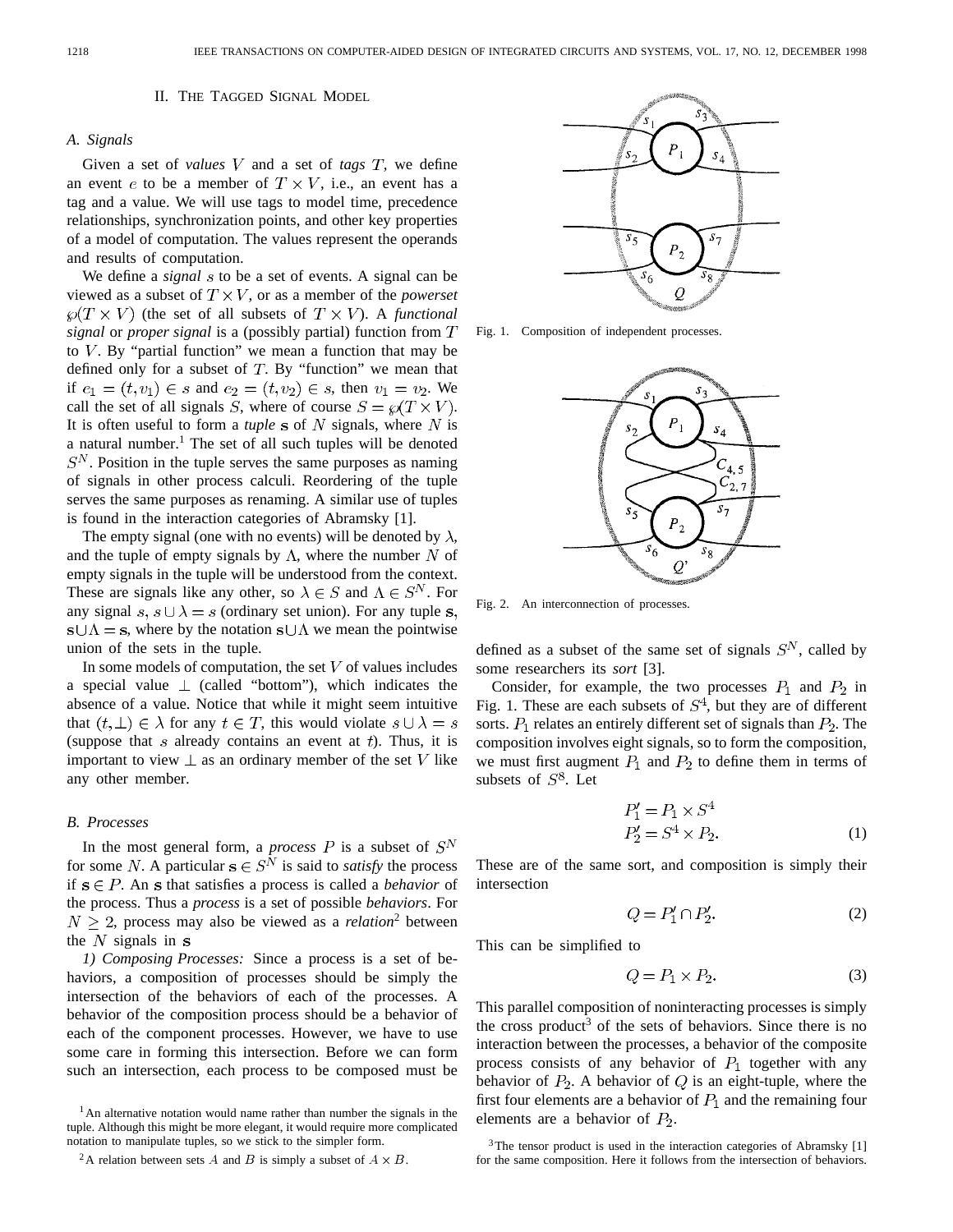



More interesting systems have processes that interact. Consider Fig. 2. A *connection*  $C \subset S^N$  is a particularly simple process where two (or more) of the signals in the  $N$ -tuple are constrained to be identical. For example, in Fig. 2,  $C_{4.5} \subset S^8$ , where

$$
\mathbf{s} = (s_1, s_2, s_3, s_4, s_5, s_6, s_7) \in C_{4,5} \quad \text{if } s_4 = s_5. \tag{4}
$$

 $C_{2,7}$  can be given similarly as  $s_2 = s_7$ . There is nothing special about connections as processes, but they are useful to couple the behaviors of other processes. For example, in Fig. 2, the composite process may be given as

$$
Q = (P_1 \times P_2) \cap C_{4,5} \cap C_{2,7} \tag{5}
$$

where the first set is given by (3). That is, any  $s \in S^8$  that satisfies the composite process must be a member of each of  $P_1 \times P_2$ ,  $C_{4,5}$ , and  $C_{2,7}$ .

Given M processes in  $S<sup>N</sup>$  of the same sort (some of which may be connections), a process  $Q$  composed of these processes is given by

$$
Q = \bigcap_{P \in \mathbf{P}} P_i \tag{6}
$$

where **P** is the collection of processes  $P_i \subseteq S^N$ ,  $1 \le i \le M$ .

As suggested by the gray outline in Fig. 2, it makes little sense to expose all the signals of a composite process. In Fig. 2, for example, since signals  $s_2$  and  $s_5$  are identical to  $s<sub>7</sub>$  and  $s<sub>4</sub>$ , respectively, it would make more sense to "hide" two of these signals and to model the composition as a subset of  $S^6$  rather than  $S^8$ . This changes the sort of the composite, which may make it easier to compose it again.

Let  $I = (i_1, \dots, i_m)$  be an ordered set of indexes in the range  $1 \leq i \leq N$ , and define the *projection*  $\pi_I(\mathbf{s})$  of onto  $S^m$  by  $\pi_I(\mathbf{s}) = (s_{i_1}, \dots, s_{i_m}).$ Thus, the ordered set of indexes defines the signals that are part of the projection and the order in which they appear in the resulting tuple. The projection can be generalized to processes. Given a process  $P \subseteq S^N$ , define the projection  $\pi_I(P)$  to be the set  $\{s'$  such that there exists  $s \in P$  where  $\pi_I(s) = s'$ . Thus, in Fig. 2, we can define the composite process  $Q' = \pi_I((P_1 \times P_2) \cap C_{4,5} \cap C_{2,7}) \subseteq S^6$ , where  $I = \{1, 3, 4, 6, 7, 8\}$ . Projection then facilitates composition of this process with others, since the others will not need to be augmented to involve irrelevant signals. A similar approach is used in [5] for process composition within a more specialized framework.

Composition is set intersection. Cross product and projection are syntactic operations that merely give process definitions the right sort to enable composition by intersection. They play no semantic role in composition.

If the two signals in a connection are associated with the same process, as shown in Fig. 3, then the connection is called a *self-loop*. For the example in Fig. 3,  $Q = \pi_I (P \cap C_{1,3})$ , where  $I = \{2, 3, 4\}$ . For simplicity, we will often denote self-loops with only a single signal, obviating the need for the projection or the connection. This is simply a syntactic shorthand; if two signals are constrained to be identical, we lose nothing by considering only one of the signals.

Note that this projection operator is really quite versatile. There are several other ways we could have used it to define the composition in Fig. 2, even avoiding connection processes altogether. The operator can also be used to construct arbitrary permutations of signals, accomplishing the same end as renaming and hiding in other process calculi. Some basic examples are shown in Fig. 4. Note that the numbering of signals (compared with names) affects the manipulation of processes to give them compatible sorts. The projection operator is used for permutation in Fig. 4(b). Note further that Fig. 4(d) shows that the connection processes are easily replaced by more carefully constructed intersections.

*2) Inputs and Outputs:* Many processes (but by no means all) have the notion of inputs, which are events or signals that are defined outside the process. Formally, an *input* to a process in  $S^N$  is an externally imposed constraint  $A \subseteq S^N$  such that  $A \cap P$  is the total set of acceptable behaviors.

Often we wish to talk about the behaviors of a process for a set of possible inputs, which we denote  $B \subseteq \wp(S^N)$ . That is, any input  $A \in B$ . In this case, we discuss the process and its possible inputs together,  $(P, B)$ .

Within this definition, there is a very rich set of ways to model inputs. Inputs could be as simple as asserting the presence of an individual event in a particular signal. For example, suppose that in Fig. 3, the input is a single event  $e$  in  $s_2$ . Then

$$
A = \{ \mathbf{s} : e \in \pi_2(\mathbf{s}) \}. \tag{7}
$$

Note that this does not constrain the behaviors of the process to have only a single event in  $s_2$ . It merely constrains the behaviors to have the event  $e$  in  $s_2$ . Suppose further that we wish to consider the behaviors of Fig. 3 when the input is any single event in  $s_2$ . Then we can define B to be the set of all sets A of the form (7) (i.e., for each  $e \in T \times V$ ).

More commonly, the inputs define an entire signal or set of signals. We call any signal that is entirely defined externally an *input signal*. Consider a process  $P \subseteq S^N$  where m of the  $N$  signals are input signals. Suppose these have indexes in the set  $I \subseteq \{1, \dots, N\}$ . Then each element  $A \in B$  is a set  $\{\mathbf{s} : \pi_I(\mathbf{s}) = \mathbf{s}'\}\$ for some  $\mathbf{s}' \in S^M$ . In other words, the input completely defines  $s'$ , a tuple of m input signals. By saying that  $A \cap P$  is the set of acceptable behaviors, we simply say that the  $m$  input signals must appear within any behavior tuple.

A process and its possible inputs  $(P, B)$  is said to be *closed* if  $B = \{S^N\}$ , a set with only one element,  $A = S^N$ . Since the set of behaviors is  $A \cap P = P$ , there are no input constraints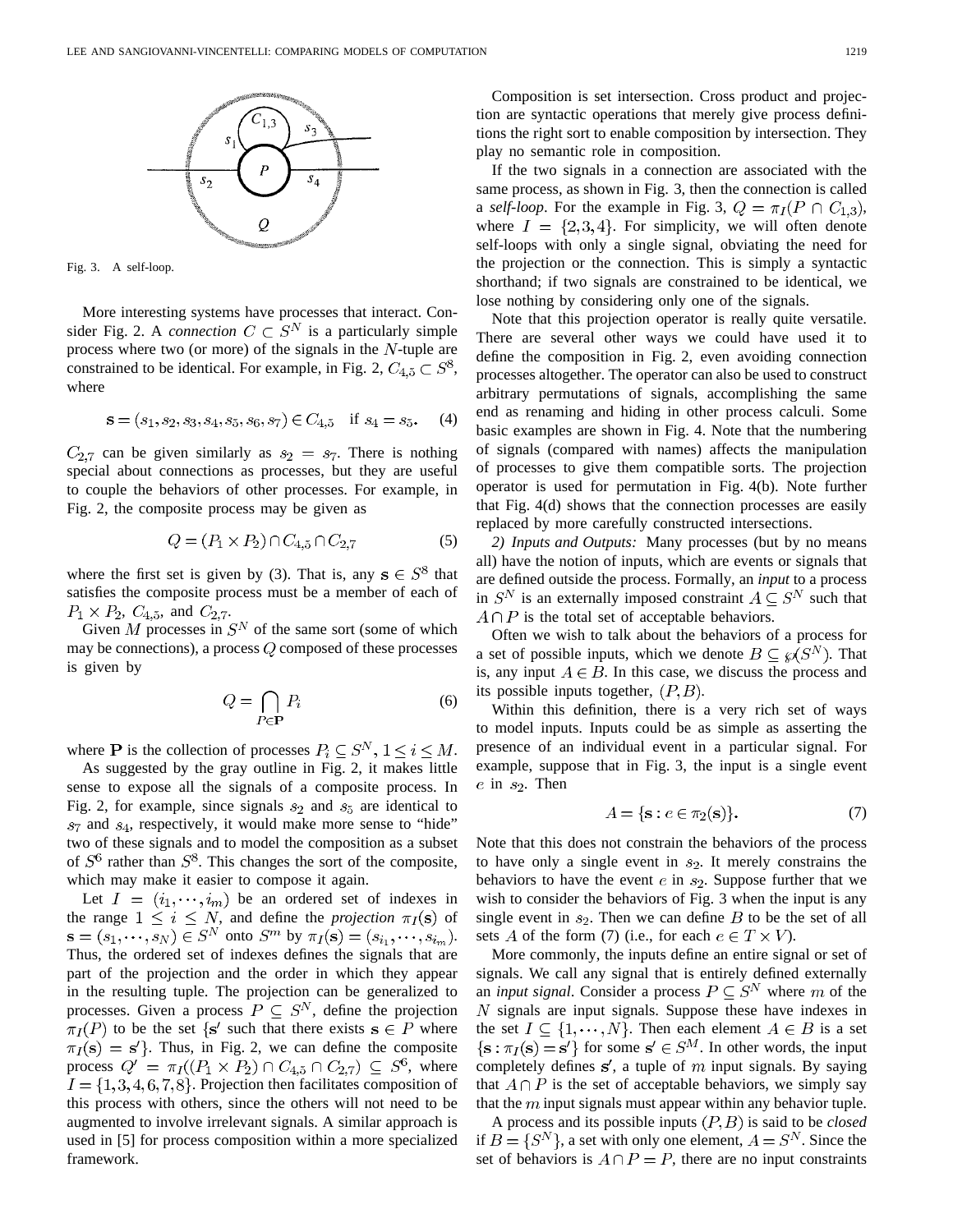

Fig. 4. Examples of composition of processes.



Fig. 5. A partitioning of the signals in Fig. 1 into inputs and outputs.



Fig. 6. Composition of a functional process with a source process.

in a closed process. A process and its possible inputs are *open* if they are not closed.

So far, however, we have not captured the notion of a process "determining" the values of the outputs depending on the inputs. To do this, consider an index set  $I$  for  $m$  input signals and an index set O for n output signals. A process  $P$  is *functional*<sup>4</sup> with respect to  $(I, O)$  if for every  $s \in P$  and  $s' \in P$ 

<sup>4</sup> A relation  $R \subset A \times B$  is a function if for every  $(a, b) \in R$  and  $(a, c) \in R$ ,  $b = c$ .



Fig. 7. Feedback (a directed self-loop).



Fig. 8. Communicating sequential processes.

where  $\pi_I(\mathbf{s}) = \pi_I(\mathbf{s}')$ , it follows that  $\pi_O(\mathbf{s}) = \pi_O(\mathbf{s}')$ . For such a process, there is a single-valued mapping  $F: S^m \to S^n$ such that for all  $\mathbf{s} \in P$ ,  $\pi_O(\mathbf{s}) = F(\pi_I(\mathbf{s}))$ . A process is *total* if  $\pi_I(P) = S^m$ . In this case, F is defined over all  $S^m$ . It is *partial* otherwise, i.e.,  $\pi_I(P) \subset S^m$ .

Note that a given process may be functional with respect to more than one pair of index sets  $(I, O)$ . A connection, for example  $s_1 = s_2$ , is functional with respect to either  $({1}, {2})$ or  $({2}, {1})$ . In both cases, F is the identity function.

In Figs. 2–4, there is no indication of which signals might be inputs and which might be outputs. Fig. 5 modifies Fig. 2 by adding arrowheads to indicate inputs and outputs. In this case,  $P_1$  might be functional with respect to  $(I, O)$  =  $({1,2}, {3,4}).$ 

*3) Determinacy:* A process is *determinate* if for any input  $A \in B$  it has exactly one behavior or exactly no behaviors; i.e.,  $|A \cap P| = 1$  or  $|A \cap P| = 0$ , where  $|X|$  is the size of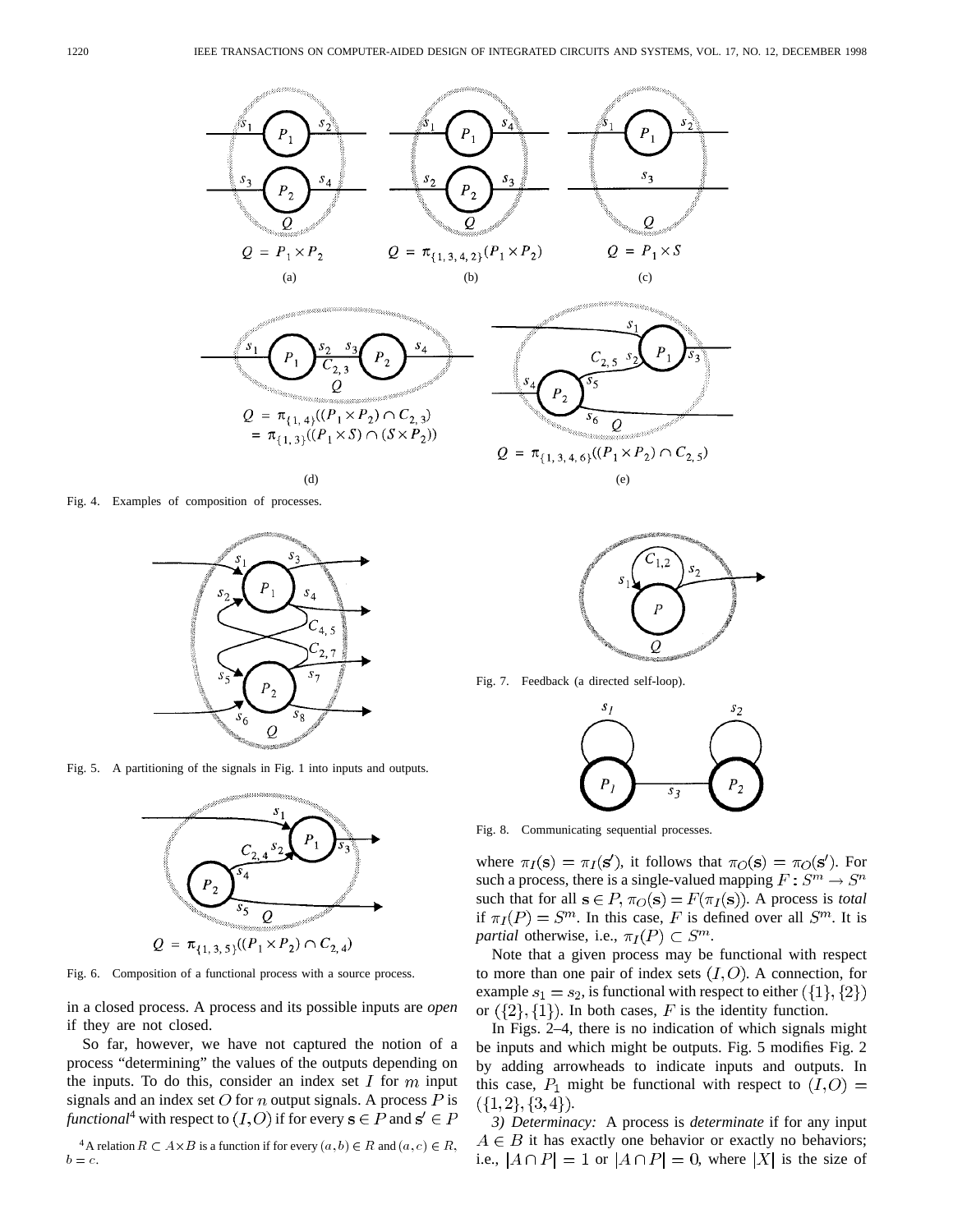

Fig. 9. A simple dataflow process that consumes and produces a single token on each firing.



Fig. 10. A deadlocked dataflow graph.



Fig. 11. More complicated dataflow actors.

the set  $X$ . Otherwise, it is *nondeterminate*. Thus, whether a process is determinate or not depends on our characterization  $B$  of the set of possible inputs.

A process in  $S^N$  that is functional with respect to  $(I, O)$ is obviously determinate if  $I$  and  $O$  together contain all the indexes in  $1 \leq i \leq N$ . Given the input signals, the output signals are determined (or there is unambiguously no behavior, if the function is partial).

In Fig. 4, if all processes are functional with inputs on the left and outputs on the right, then obviously the composition processes are also functional. Thus, the compositions in Fig. 4 preserve determinacy. A slightly more subtle situation involves *source* processes (processes with outputs but no inputs), like the example in Fig. 6. This composition will be functional (and hence determinate) if  $P_1$  is functional and  $P_2$  has exactly one behavior.

A much more complicated situation involves feedback, as illustrated by the example in Fig. 7. Whether determinacy is preserved depends on the tag system and more details about the process.



Fig. 12. Some simple Petri nets.

## III. TAG SYSTEMS

So far, tags have had no explicit role in the description of processes. But we have also said nothing about the operational interaction of processes. Do they synchronize? Are they causal? Under what conditions exactly are they determinate? To answer these questions, we need structure in the system of tags. This structure turns out to be the major distinguishing feature between various concurrent models of computation.

Frequently, a natural interpretation for the tags is that they mark time in a physical system. Neglecting relativistic effects, time is the same everywhere, so tagging events with the time at which they occur puts them in a certain order (if two events are genuinely simultaneous, then they have the same tag). Such a simple model of time is certainly intuitively appealing.

For *specifying* systems, however, the global ordering of events in a timed system may be overly restrictive. A specification should not be constrained by one particular physical implementation, and therefore need not be based on the semantics of the physical world. Thus, for specification, often the tags *should not* mark time, but should instead reflect ordering induced by causality (this will be explained below).

In a *model* of a physical system, by contrast, tagging the events with the time at which they occur may seem natural. They must occur at a particular time, and if we accept that time is uniform (i.e., again neglecting relativistic effects), then our model should reflect the ensuing ordering of events. However, when modeling a large concurrent system, the model should probably reflect the inherent difficulty in maintaining a consistent view of time in a distributed system [14], [21], [28], [33]. This difficulty appears even in relatively small systems, such as very large scale integrated chips, where clock distribution is challenging. If an implementation cannot maintain a consistent view of time across its subsystems, then it may be inappropriate for its model to do so (it depends on what questions the model is expected to answer).

The central role of a tag system is to establish ordering among events. An *ordering relation* on the set  $T$  is a reflexive,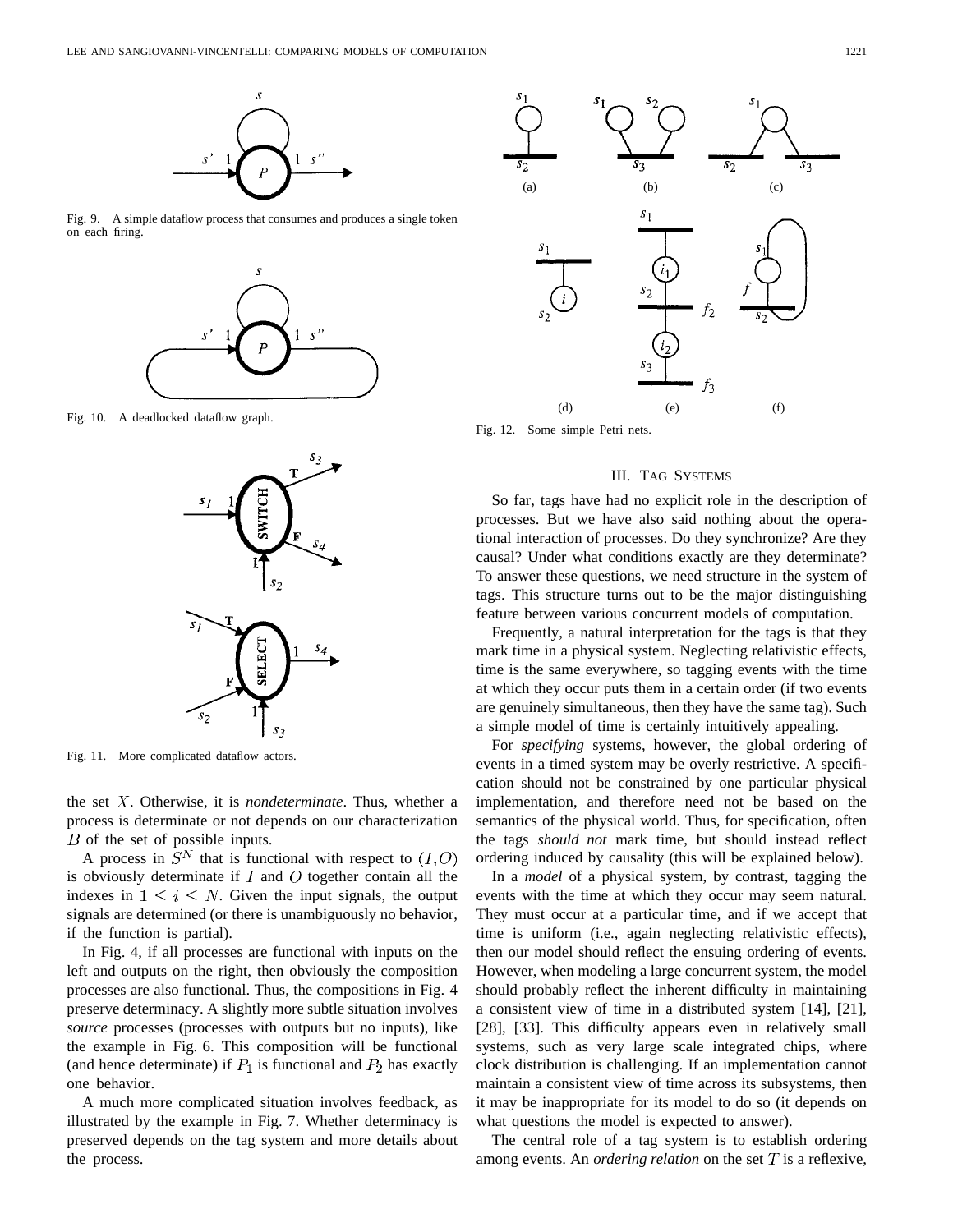transitive, antisymmetric relation on members of the set. We denote this relation using the template "
setalling" *Reflexive* means that  $t \leq t$ , *transitive* means that  $t \leq t'$  and  $t' \leq t''$  imply that  $t \leq t''$ , and *antisymmetric* means that  $t \leq t'$  and  $t' \leq t$ imply that  $t = t'$ , for all t, t', t'' in T. Of course, we can define a related irreflexive relation, denoted " $\lt$ ," where  $t \lt t'$ if  $t \leq t'$  and  $t \neq t'$ . The ordering of the tags induces an ordering of events as well. Given two events  $e = (t, v)$  and  $e' = (t', v'), e < e'$  if and only if  $t < t'$ . A set T with an ordering relationship is called an *ordered set*. If the ordering relationship is partial (there exist  $t, t' \in T$  such that neither  $t < t'$  nor  $t' < t$ ), then T is called a *partially ordered set* or *poset* [10], [39].

## *A. Timed Models of Computation*

A *timed model of computation* has a tag system where  $T$  is a *totally ordered set*. That is, for any distinct  $t$  and  $t'$  in  $T$ , either  $t < t'$  or  $t' < t$ . In timed systems, a tag is also called a *time stamp*. There are several distinct flavors of timed models.

*1) Metric Time:* Some timed models of computation include operations on tags. At a minimum,  $T$  may be an *Abelian group*, in addition to being totally ordered. This means that there is an operation  $+: T \times T \to T$ , called addition, under which T is closed. Moreover, there is an element, called *zero* and denoted "0," such that  $t+0=t$  for all  $t\in T$ . Finally, for every element  $t \in T$ , there is another element  $-t \in T$  such that  $t + (-t) = 0$ . A consequence is that  $t_2 - t_1$  is itself a tag for any  $t_1$  and  $t_2$  in  $T$ .

In a slightly more elaborate tag system,  $T$  has a *metric*, which is a function  $d: T \times T \to \mathbb{R}$ , where  $\mathbb{R}$  is the set of real numbers, that satisfies the following conditions:

$$
d(t, t') = d(t', t) \tag{8}
$$

$$
d(t, t') = 0 \Leftrightarrow t = t'
$$
\n(9)

$$
d(t, t') \ge 0\tag{10}
$$

and

$$
d(t, t') + d(t', t'') \ge d(t, t'')
$$
\n(11)

for all  $t, t', t'' \in T$ . Such systems are said to have *metric time*. In a typical example of metric time,  $T$  is the set of real numbers and  $d(t - t') = |t - t'|$ , the absolute value of the difference. Metric time is frequently used when directly modeling physical systems (without relativistic effects).

2) Continuous Time: Let  $T(s) \subseteq T$  denote the set of tags in a signal s. A *continuous-time system* is a metric timed system Q where T is a connected set and  $T(s) = T$  for each signal s in any tuple  $s$  that satisfies the system. A *connected set*  $T$  is one where there do not exist two nonempty disjoint open sets  $O_1$  and  $O_2$  such that  $T = O_1 \cup O_2$ .

*3) Discrete Event:* Many simulators, including most digital circuit simulators, are based on a discrete-event model (see for example [16]). Given a process  $P$ , and a tuple of signals  $s \in P$  that satisfies the process, let  $T(s)$  denote the set of tags appearing in any signal in the tuple s. Clearly,  $T(s) \subseteq T$ , and the ordering relationship for members of  $T$  induces an ordering relationship for members of  $T(s)$ . A *discrete-event model of computation* has a timed tag system, and for all processes P and all  $s \in P$ ,  $T(s)$  is *order isomorphic* to a subset of the integers.<sup>5</sup> We explain this now in more detail.

A map  $f: A \rightarrow B$  from one ordered set A to another B is *order preserving* or *monotonic* if  $a < a'$  implies that  $f(a) < f(a')$ , where the ordering relations are the ones for the appropriate set. A map  $f: A \to B$  is a *bijection* if  $f(A) = B$ (the image of the domain is the range) and  $a \neq a'$  implies that  $f(a) \neq f(a')$ . An *order isomorphism* is an order-preserving bijection. Two sets are order isomorphic if there exists an order isomorphism from one to the other.

This definition of discrete-event systems corresponds well with intuition. It says that the time stamps that appear in any behavior can be enumerated in chronological order. Note that it is not sufficient to just be able to enumerate the time stamps (the ordering is important). The rational numbers, for example, are enumerable, but would not be a suitable set of time stamps for a discrete-event system. This is because between any two rational numbers, there are an infinite number of other rational numbers. Thus, it is also not sufficient for  $T(s)$  to be merely isomorphic to a set of integers, since the rationals are isomorphic to the set of integers. But they are not order isomorphic. "Order isomorphism" captures the notion of "*discrete*" (indeed, Mazurkiewicz gives a considerably more complicated but equivalent notion of discreteness in terms of relations [27]). It captures the intuitively appealing concept that between any two finite time stamps there will be a finite number of time stamps.

Note further that while we insist that  $T(s)$  be discrete (which is stronger than enumerable), we need not constrain  $T$  to be even enumerable. For example, it is common for discrete-event systems to take  $T$  to be the set of real numbers. We then insist that processes (and inputs) be defined in such a way that  $T(s)$  is always a discrete subset of T. We could alternatively constrain T to ensure that  $T(s)$  is always discrete, for example, by choosing  $T = \omega$ , the set of nonnegative integers with the usual numerical order.

If  $T(s)$  always has a least tag, then we say that the model is a *one-sided discrete-event model of computation*. This simply captures the notion of starting the processes at some point in time. In this case,  $T(s)$  will be order isomorphic to a subset of  $\omega$ , the set of nonnegative integers with the usual numerical order. Note in particular that  $T(s)$  might be finite, thus capturing the notion of stopping the processes, or it might be infinite.

In some communities, notably, the control systems community, a discrete-event model also requires that the set of *values*  $V$  be countable, or even finite [9], [18]. This helps to keep the state space finite in certain circumstances, which can be a big help in formal analysis. However, in the simulation community, it is largely irrelevant whether  $V$  is countable [16]. In simulation, the distinction is technically moot, since all representations of values in a computer simulation are drawn from a finite set. We adopt the broader use of the term, and

<sup>5</sup>This elegant definition is due to W.-T. Chang.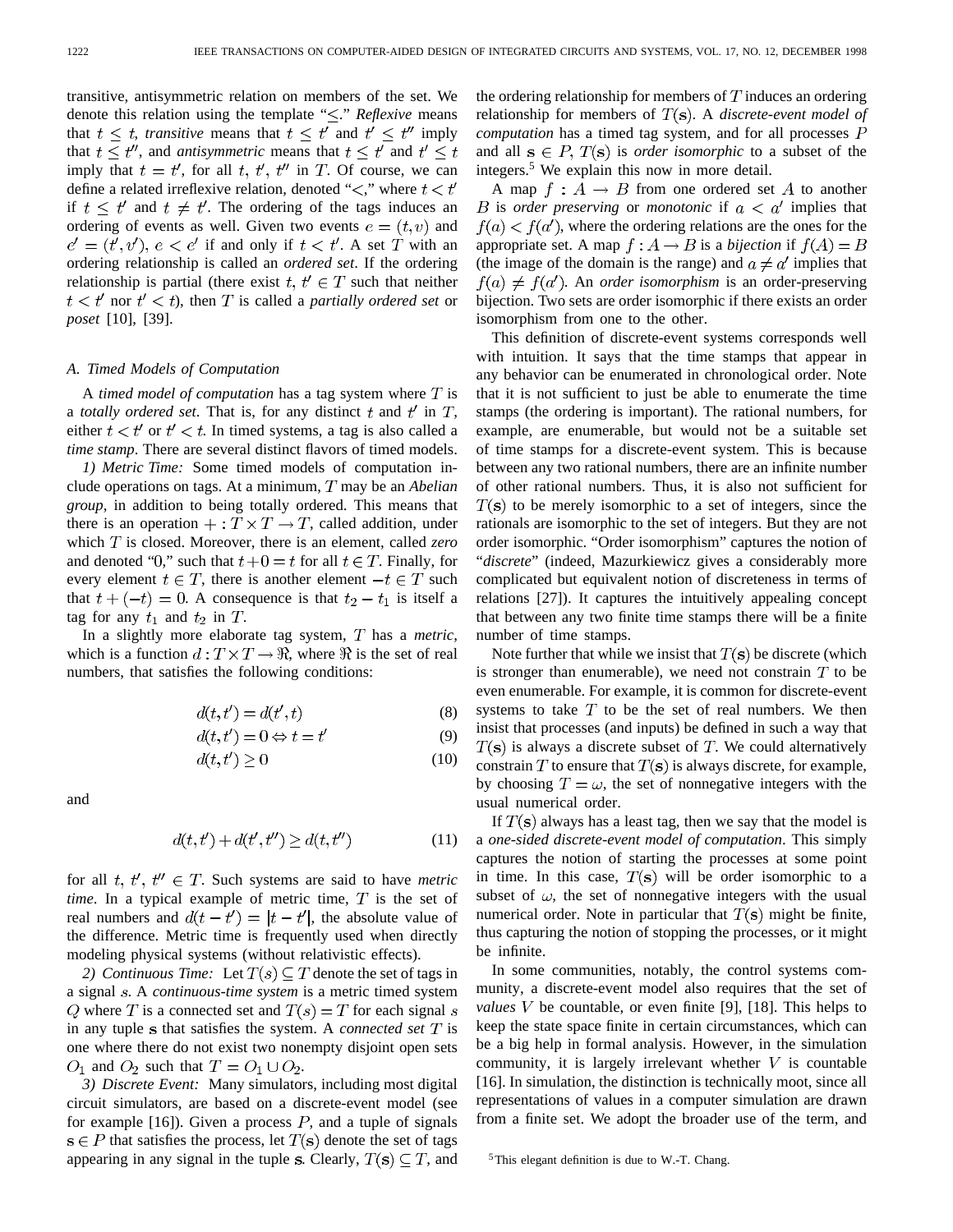will refer to a system as a discrete-event system whether  $V$  is countable, finite, or neither.

*4) Discrete-Event Simulators:* The discrete-event model of computation is frequently used in simulators for such applications as circuit design, communication network modeling, transportation systems, etc. In a typical discrete-event simulator, events explicitly include time stamps. These are the only types of systems we discuss where the tags are explicit in the implementation. The discrete-event simulator operates by keeping a list of events sorted by time stamp. The event with the smallest time stamp is processed and removed from the list. In the course of processing the event, new events may be generated. These are usually constrained to have time stamps larger than (or sometimes equal to) the event being processed. We will return to this causality constraint later, where we will see that under appropriate circumstances, it ensures determinacy.

In some discrete-event simulators, such as VHDL simulators, tags conceptually contain both a time value and a "delta time." Delta time has the *interpretation* of zero time in the simulation, but is an important part of the tag. It is not usually explicit in the simulation, but it affects the semantics. It is used to ensure strict causality (to be defined precisely below), and thus to ensure determinism. A suitable tag system for such a discrete-event simulator could have  $T = \omega \times \omega$ , where  $\omega$  is the set of nonnegative integers with the usual numerical order. The first component will typically be called the "time stamp," while the second component will be called the "delta time offset." The ordering relation between two tags  $t = (t_1, t_2)$ and  $t' = (t'_1, t'_2)$  is given by  $t < t'$  if and only if  $t_1 < t'_1$  or  $t_1 = t'_1$  and  $t_2 < t'_2$ .

Note, however, that  $T = \omega \times \omega$  is not order isomorphic with  $\omega$  or any subset. So unlike the case where  $T = \omega$ , the structure of T itself offers no assurance that  $T(s)$  is discrete. In principle, in a particular signal, between tags  $t = (t_1, t_2)$  and  $t' = (t'_1, t'_2)$  where the time stamps  $t_1$  and  $t'_1$  are finite, there could be an infinite number of tags. This can occur in practice in a discrete-event simulation when a zero-delay feedback loop is modeled and there is no fixed point (or the fixed point is not found). Events circulate forever around the loop, incrementing the delta time component of the tag, but failing to increment the time-stamp component. The simulation gets stuck, and time fails to advance. We will see later in the paper that this flaw is a mathematical property of this system of tags.

*5) Synchronous and Discrete-Time Systems:* Two events are *synchronous* if they have the same tag. Two signals are synchronous if all events in one signal are synchronous with an event in the other signal and vice versa. A process is *synchronous* if every signal in any behavior of the process is synchronous with every other signal in the behavior. A *discrete-time system* is a synchronous discrete-event system. *Cycle-based* logic simulators are discrete-time systems.

By this definition, the so-called synchronous dataflow model of computation [22] is not synchronous (we will say more about dataflow models below). The "synchronous languages" [4] (such as Lustre, Esterel, Signal, and Argos) are synchronous if we consider  $\bot \in V$ , where  $\bot$  (bottom) denotes the absence of an event. Indeed, a key property of synchronous languages is that the absence of an event at a particular "tick" (tag) is well defined. Another key property is that event tags are totally ordered. Any two events either have the same tag or one unambiguously precedes the other. The Signal language [6] is a particularly interesting case because it includes a nondeterminate operator "default" that permits the construction of programs with many possible interleavings of events. It is nonetheless synchronous because every possible behavior is synchronous.

The process algebra community (based on CSP [19] and CCS [29], for instance) refers to an interaction between processes by rendezvous as synchronous. The processes themselves are not synchronous, however. By our definition, CSP and CCS are not even timed (we will have more to say about rendezvous below). There are synchronous versions of some process algebras, such as Milner's SCCS [29], where Milner's use of "synchronous" is identical with ours. Thus, in addition to being mostly consistent with the literature (with the only major exception being our own prior usage), we believe that our definition captures the essential and original meaning of the word, latinized from the Greek "*sun*" (together) and "*khronos*" (time).

*6) Sequential Systems:* A degenerate form of timed tag systems is a sequential system. The tagged signal model for a sequential process has a single signal s, and the tags  $T(s)$ in the signal are totally ordered. For example, under the Von Neumann model of computation, the values  $v \in V$  denote states of the system, and the signal denotes the sequence of states corresponding to the execution of a program. Below, we will show several ways to construct untimed concurrent systems by composing sequential systems.

## *B. Untimed Models of Computation*

When tags are partially ordered rather than totally ordered, we say that the tag system is *untimed*. A variety of untimed models of computation have been proposed. In general, the ordering of tags denotes causality or synchronization. Processes can be defined in terms of constraints on the tags in signals.

We are not alone in using partial orders to model concurrent systems. Pratt gives an excellent motivation for doing so, and then generalizes the notion of formal string languages to allow partial ordering rather than just total ordering [32]. Mazurkiewicz uses partial orders in developing an algebra of concurrent "objects" associated with "events" [27]. Partial orders have also been used to analyze Petri nets [36]. Lamport observes that a coordinated notion of time cannot be exactly maintained in distributed systems, and shows that a partial ordering is sufficient [21]. He gives a mechanism in which messages in an asynchronous system carry time stamps and processes manipulate these time stamps. We can then talk about processes having information or knowledge at a *consistent cut*, rather than "simultaneously." Fidge gives a related mechanism in which processes that can fork and join increment a counter on each event [15]. A partial ordering relationship between these lists of times is determined by process creation, destruction, and communication. If the number of processes is fixed ahead of time, then Mattern gives a more efficient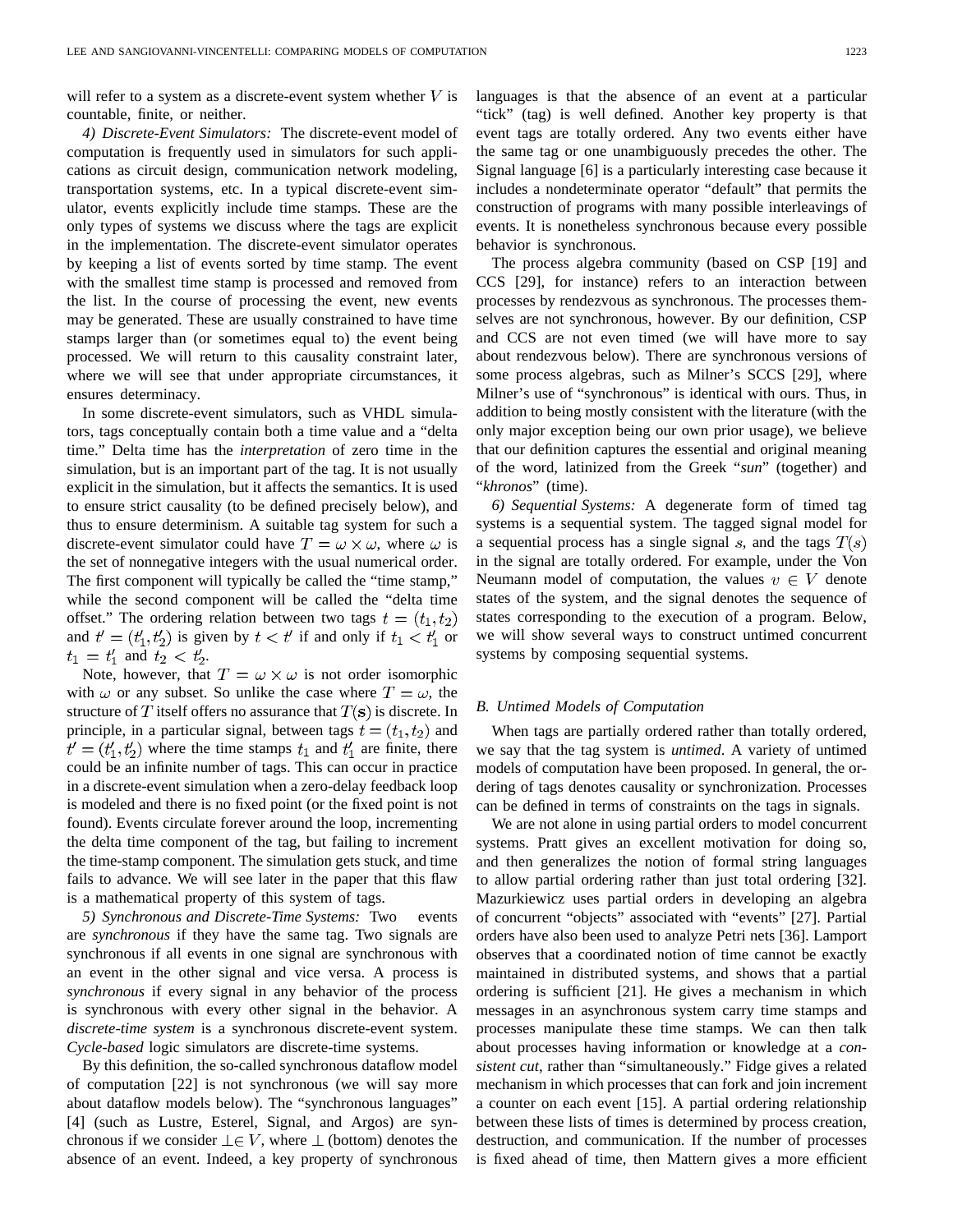implementation by using "vector time" [26]. Unlike the work of Lamport, Fidge, and Mattern, we are not using partial orders in the implementation of systems, but rather are using them as an analytical tool to study models of computation and their interaction semantics. Thus, efficiency of implementation is not an issue.

*1) Rendezvous of Sequential Processes:* The CSP model of Hoare [19] and the CCS model of Milner [29] are key representatives of a family of models of computation that involve sequential processes that communicate with rendezvous. Similar models are realized, for example, in the languages Occam and Lotos. Intuitively, rendezvous means that sequential processes reach a particular point at which they must verify that another process has reached a corresponding point before proceeding. This can be captured in the tagged signal model as depicted in Fig. 8. In this case,  $T(s_i)$  is totally ordered for each  $i = 1, 2, 3$ . Thus, each  $(P_i, s_i)$ , for  $i = 1, 2$ , denotes a sequential process. Moreover, representing each rendezvous point there will be events  $e_1, e_2$ , and  $e_3$  in signals  $s_1, s_2$ , and  $s_3$ , respectively, such that

$$
T(e_1) = T(e_2) = T(e_3)
$$
 (12)

where  $T(e_i)$  is the tag of the event  $e_i$ .

Note that CSP and CCS are neither synchronous nor even timed. Events directly modeling a rendezvous are synchronous, but events that are not associated with rendezvous have only a partial ordering relationship with each other. Indeed, this partial ordering is one of the most interesting properties of these models of computation, particularly when there are more than two processes.

In some such models of computation, a process can reach a state where it will rendezvous with one of several other processes (this sort of behavior is supported, for example, by the "select" statement in Ada). In this case, a composition of such processes is often nondeterminate.

*2) Kahn Process Networks:* In a *Kahn process network* [20], processes communicate via *channels*, which are (informally) one-way unbounded first-in, first-out (FIFO) queues with a single reader and a single writer. Let  $T(s)$ again denote the tags in signal  $s$ . The FIFO property of the channels implies that  $T(s)$  is totally ordered for each signal s. But the set of all tags  $T$  is in general partially ordered. Moreover, signals are discrete, or, more technically,  $T(s)$  is order isomorphic with a set of integers for each signal s.

The informal notion of "reading" and "writing" to channels is formalized in our model by ordering constraints on tags across signals. For example, consider a simple process that produces one output event for each input event. Suppose the input signal is  $s = \{e_i; i \in \omega\}$ , where  $\omega$  is the set of nonnegative integers with the usual numerical order and  $i < j \Rightarrow e_i < e_j$ . Let the output be  $s' = \{e'_i; i \in \omega\}$ , similarly ordered. Then the process imposes the ordering constraint that  $e_i < e'_i$  for all  $i \in \omega$ .

The importance of the tags in a particular signal  $s$  is limited to the ordering that it imposes on events. For a functional signal s where  $T(s)$  is totally ordered, let  $\Sigma(s)$  denote the *sequence* of values in s (an ordered set, ordered according to the tags). That is, the tags are discarded. Then two signals s and s' are *sequence equivalent* if  $\Sigma(s) = \Sigma(s')$ . Thus  $\Sigma$ induces a set  $E_{\Sigma}$  of equivalence classes in S, the set of signals, where each member of  $E_{\Sigma}$  is a set of signals s all with the same sequence  $\Sigma(s)$ . This notion of sequence equivalence generalizes trivially to tuples of signals, so we denote  $m$ -tuples of sequences by  $E^m_{\Sigma}$ .

A process is *sequence determinate* if all of its behaviors are sequence equivalent. A process is *sequence functional* if given a set of equivalent tuples of input signals, all possible outputs are sequence equivalent. Thus, a sequence functional process with m inputs and n outputs has a mapping  $F'$ :  $(E_{\Sigma})^m \to (E_{\Sigma})^n$  rather than  $F: S^m \to S^n$ . Formally, a Kahn process  $P \subseteq S^N$  with inputs  $I \subseteq \{1, \dots, N\}$  and outputs  $O \subseteq \{1, \dots, N\}$ , where  $I \cap O = \emptyset$ , is defined by a function  $F' : (E_\Sigma)^{|I|} \to (E_\Sigma)^{|O|}$ , where

$$
P = \{ \mathbf{s} \in S^N : F'(\Sigma(\pi_I(\mathbf{s}))) = \Sigma(\pi_O(\mathbf{s})) \}. \tag{13}
$$

Later in this paper, we will study constraints on  $F'$  that ensure sequence determinacy.

Whether a sequence determinate process is also determinate depends on the tag system. Sometimes it is useful to have a tag system that represents more information than just the ordering of values in sequences. For example, it might model the timing of the execution of a process network, in which case the timing nondeterminism of a concurrent system is represented in the model even if the process itself is sequence determinate. This can be viewed as a way to study design refinement. At a higher level of abstraction, a sequence determinate specification is given. But since this specification is not determinate in a timed tag system, it admits many possible implementation timings.

*3) Dataflow:* The *dataflow model of computation* is a special case<sup>6</sup> of Kahn process networks [23]. A *dataflow process* is a Kahn process that is also sequential, where the events on the self-loop signal denote the *firings* of the dataflow actor. The self-loop signal is called the *firing signal*. The *firing rules* of a dataflow actor are partial ordering constraints between these events and events on the inputs. A *dataflow process network* is a network of such processes.

The firing signal is ordered like all signals in the model. Consider two successive events in the firing signal  $e_i < e_{i+1}$ (*successive* means there are no intervening events). An input event e', where  $e' < e_{i+1}$  and  $e' \nleq e_i$ , is said to be *consumed* by firing  $e_{i+1}$ . An input event that is less than all firing events is consumed by the first firing. An output event  $e''$ , where  $e_i < e''$  and  $e_{i+1} \nleq e''$ , is said to be *produced* by firing  $e_i$ . An output event that is greater than all firing events is produced by the last firing (if there is one).

For example, consider a dataflow process  $P$  with one input signal and one output signal, where each firing consumes one input event and produces one output event, as shown in Fig. 9. Denote the input signal by  $s' = \{e'_i; i \in N\}$ , where  $i \leq j \Rightarrow e'_i \leq e'_j$ . The firings are denoted by the signal

<sup>6</sup>The term "dataflow" is sometimes applied to Kahn process networks in general, but this fails to reflect the heritage that dataflow has in computer architecture. The dataflow model originally proposed by Dennis [12] had the notion of a "firing" as an integral part. Our use of the term is consistent with that of Dennis. The term is also applied to certain synchronous languages such as Lustre and Signal [6], [17]. Under our definitions, these are not dataflow languages.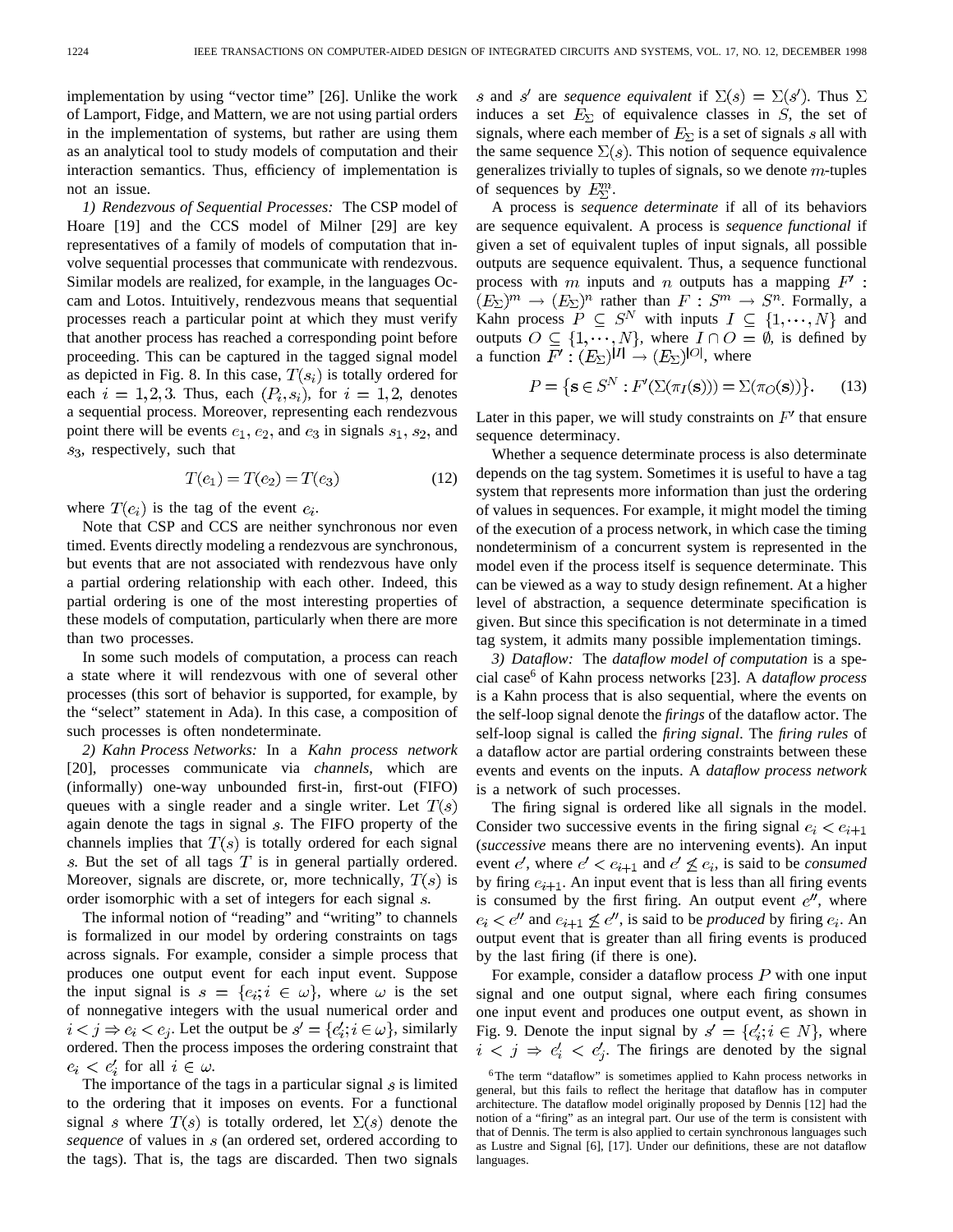$s = \{e_i; i \in N\}$ , and the output by  $s'' = \{e''_i; i \in N\}$ , which will be similarly ordered. With this notation, the  $i$ th firing consumes the  $i$ th input and produces the  $i$ th output for all  $i$ . The definitions of "consume" and "produce" then imply that  $e'_i < e''_i$  for all i, an intuitive sort of causality constraint. A network of such processes will establish a partial ordering relationship between the firings of the actors.

Consider modifying Fig. 9 with a connection as shown in Fig. 10. This establishes the identity  $s' = s''$ , but since  $e'_{i} < e''_{i}$ , s' and s'' must be empty. This is the only behavior for this process, and it corresponds to deadlock.

More interesting examples of dataflow actors can also be modeled. The so-called *switch* and *select* actors, for example, are shown in Fig. 11. Each of them takes a Boolean-valued input signal (the bottom signal) and uses the value of the Boolean to determine the routing of *tokens* (events). The switch takes a single token at its left input  $s<sub>1</sub>$  and routes it to the top right output  $s_3$  if the Boolean in  $s_2$  is true. Otherwise, it routes the token to the bottom right output  $s_4$ .

The partial ordering relationships imposed by the switch and select are inherently more complicated than those imposed by the simple dataflow actor in Fig. 9. But they can be fully characterized nonetheless. Suppose the control signal in the switch is given by  $s_2 = \{(t_{2,i}, v_{2,i})\}$ , where the index  $i = 1$ denotes the first event on  $s_2$ ,  $i = 2$  the second, etc. Suppose moreover that the Booleans are encoded so that  $v_{2,i} \in \{0,1\}.$ Let

$$
b_k = \sum_{i=1}^k v_{2,i} \quad \text{for } k > 0.
$$
 (14)

Denote the input signal by  $s_1 = \{e_{1,i}; i \in N\}$  and the output signals by  $s_3 = \{e_{3,k}; i \in N\}$  and  $s_4 = \{e_{4,m}; i \in N\}$ . Then the ordering constraints imposed by the actor are

$$
e_{3,k} > e_{1,b_k} \tag{15}
$$

$$
e_{4,m} > e_{1,(m-b_m)}.\t(16)
$$

*4) Petri Nets:* Petri nets can also be modeled in the framework. Petri nets are similar to dataflow, but the events within signals need not be ordered. We associate a signal with each place and each transition in a Petri net. Consider the trivial net in Fig. 12(a). Viewing the signals  $s_1$  and  $s_2$  as sets of events, there exists a one-to-one function  $f : s_2 \to s_1$  such that  $f(e) < e$  for all  $e \in s_2$ . This simply says that every firing (an event in  $s_2$ ) has a unique corresponding token (an event in  $s_1$ ) with a smaller tag. In Fig. 12(b), we simply require that there exist two one-to-one functions  $f_1$ :  $s_3 \rightarrow s_1$  and  $f_2$ :  $s_3 \rightarrow s_2$ such that  $f_1(e) < e$  and  $f_2(e) < e$  for all  $e \in s_3$ . In Fig. 12(c), which represents a nondeterministic choice, we again need two one-to-one functions  $f_1$ :  $s_2 \rightarrow s_1$  and  $f_2$ :  $s_3 \rightarrow s_1$  such that  $f_1(e) < e$  for all  $e \in s_2$  and  $f_2(e) < e$  for all  $e \in s_3$ , but we impose the additional constraint that  $f_1(s_2) \cap f_2(s_3) = \emptyset$ , where the notation  $f(s)$  refers to the image of the function f when applied to members of the set  $s$ . In Fig. 12(d), we note that if the initial marking of the place is denoted by the set i of events, then it is sufficient to define  $s_2 = s_1 \cup i$ . Composing these simple primitives then becomes a simple matter of composing the relevant functions. For example, in Fig. 12(e),  $f_2$ :  $s_2 \rightarrow s_1 \cup i_1$ ,  $f_3$ :  $s_3 \rightarrow s_2 \cup i_2$ ,  $f_2(e) < e$  for all  $e \in s_2$ , and  $f_3(e) < e$  for all  $e \in s_3$ , so  $f_2(f_3(e)) < e$  for all  $e \in s_3$ . In Fig. 12(f),  $f : s_2 \rightarrow s_1$  is such that  $f(e) < e$ for all  $e \in s_2$ , and  $s_2 = s_1$  (the initial marking is empty); therefore  $s_2 = \emptyset$ . The Petri net is not live (it is deadlocked).

## *C. Heterogeneous Systems*

It is assumed above that when defining a system, the sets  $T$  and  $V$  include all possible tags and values. In some applications, it may be more convenient to partition these sets and to consider the partitions separately. For instance,  $V$  might be naturally divided into subsets  $V_1, V_2, \ldots$  according to a standard notion of *data types*. Similarly,  $T$  might be divided, for example, to separately model parts of a heterogeneous system that includes continuous-time, discrete-event, and dataflow subsystems. This suggests a type system that focuses on signals rather than values. Of course, processes themselves can then also be divided by types, yielding a *process-level type system* that captures the semantic model of the signals that satisfy the process, something like the interaction categories of Abramsky [1].

### IV. THE ROLE OF TAGS IN COMPOSITION OF PROCESSES

In Section II-B1, where we composed processes according to (6), tags played no evident role. Composition was treated there as combining constraints. Without considering tags, we were able to give some simple conditions in Section II-B3 under which compositions of functional processes are determinate. We can often do much more by taking the tags into account. We find that in doing so, we can connect our tagged signal model to well-known results in semantics. We will do this now for two special cases, discrete-event systems and Kahn process networks.

#### *A. Causality in Discrete-Event Systems*

Causality is a key concept in discrete-event systems. Intuitively, it means that output events do not have time stamps less than the inputs that caused them. By studying causality rigorously, we can address a family of problems that arise in the design of discrete-event simulators. These problems center around how to deal with synchronous events (those with identical tags) and how to deal with feedback loops. But causality comes in subtly different forms that have important consequences.

Consider a discrete-event tag system where  $T = \Re$ , the reals. We can define a metric on the set  $S<sup>n</sup>$  of *n*-tuples of signals as follows:

$$
d(\mathbf{s}, \mathbf{s}') = \sup \left\{ \frac{1}{2^t} : \mathbf{s}(t) \neq \mathbf{s}'(t), t \in T \right\}.
$$
 (17)

We define  $s(t) = [s_1(t), \dots, s_N(t)]$ , where  $s_i \subseteq s_i$  is the subset of events with tag t. If we define  $\tau$  such that

$$
d(\mathbf{s}, \mathbf{s}') = \frac{1}{2^{\tau}} \tag{18}
$$

then  $\tau$  is one of the following:

• the smallest tag where  $s$  and  $s'$  differ (if such a tag exists);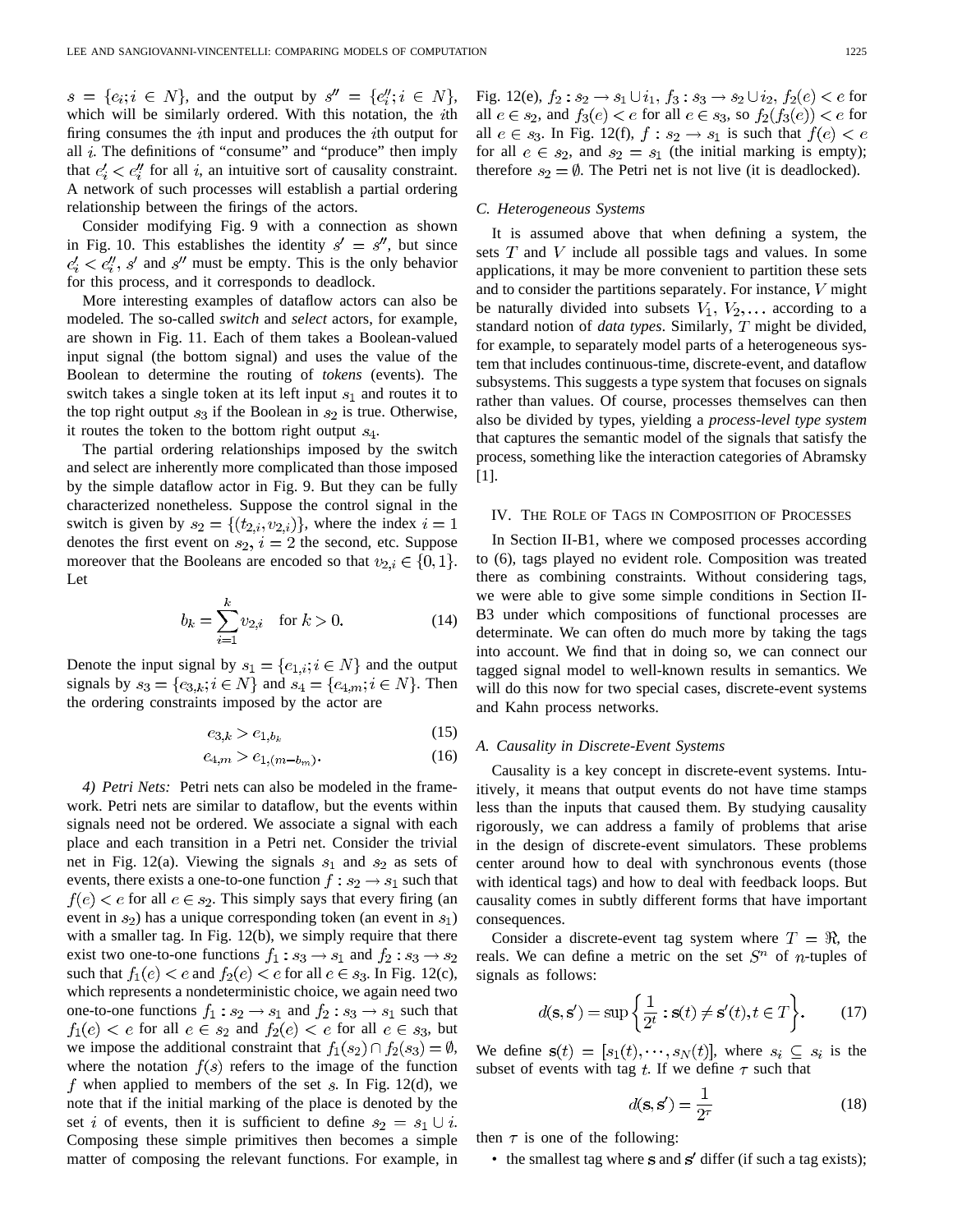- the greatest lower bound on the tags where they differ (if there is no smallest tag, but there is a greatest lower bound);
- infinity if  $s$  and  $s'$  are identical;
- minus infinity otherwise.

The latter two can be understood by observing that if s and  $s'$  are identical

$$
d(\mathbf{s}, \mathbf{s}) = 0 \tag{19}
$$

a sensible extrapolation from (17) [let  $\tau \to \infty$  in (18)]. The fourth condition occurs if  $s$  and  $s'$  have no common prefix, in which case

$$
d(\mathbf{s}, \mathbf{s}) = \infty \tag{20}
$$

which is also a sensible extrapolation from (17) [let  $\tau \to -\infty$ in  $(18)$ ].<sup>7</sup>

It is easy to verify that (17) is a metric by checking that it satisfies (8)–(11). In fact, it is an *ultrametric*, meaning that in addition to satisfying (11), it satisfies the stronger condition

$$
\max(d(s, s'), d(s', s'')) \ge d(s, s''). \tag{21}
$$

This metric is sometimes called the *Cantor metric*. A similar form has been used by Reed and Roscoe [34], [35]. Their form is identical to this one for discrete signals. Metric spaces are also used by de Bakker and de Vink [11].

The Cantor metric converts our set of  $n$ -tuples of signals into a metric space. In this metric space, two signals are "close" (the distance is small) if they are identical up to a large tag. The metric therefore induces an intuitive notion of an open neighborhood. An open neighborhood of radius  $r$  is the set of all signals that are identical at least up to and including the tag  $\log_2(r^{-1})$ . We can use this metric to classify three different forms of causality.

A function  $F: S^m \to S^n$  is *causal* if for all  $s, s' \in S^m$ 

$$
d(F(\mathbf{s}), F(\mathbf{s}')) \le d(\mathbf{s}, \mathbf{s}'). \tag{22}
$$

In other words, two possible outputs differ no earlier than the inputs that produced them.

A function  $F: S^m \to S^n$  is *strictly causal* if for all **s**,  $\mathbf{s}' \in S^m$ 

$$
d(F(\mathbf{s}), F(\mathbf{s}')) < d(\mathbf{s}, \mathbf{s}'). \tag{23}
$$

In other words, two possible outputs differ later than the inputs that produced them (or not at all).

A function  $F: S^m \to S^n$  is *delta causal* if there exists a real number  $0 \le \delta < 1$  such that for all  $s, s' \in S^m$ 

$$
d(F(\mathbf{s}), F(\mathbf{s}')) < \delta d(\mathbf{s}, \mathbf{s}'). \tag{24}
$$

Intuitively, this means that there is a delay of at least  $\Delta =$  $\log_2(\delta^{-1})$ , a strictly positive number, before any output of a process can be produced in reaction to an input event.

Inequality (24) is recognizable as the condition satisfied by a *contraction mapping*.

A metric space is *complete* if every Cauchy sequence of points in the metric space that converges does so to a limit that is also in the metric space. It can be verified that the set of signals S in a discrete-event system is complete. The *Banach fixed-point theorem* (see, for example, [8]) states that if  $F$ :  $X \to X$  is a contraction mapping and X is a complete metric space, then there is exactly one  $x \in X$  such that  $F(x) = x^{8}$ . This is called a *fixed point*. Moreover, the Banach fixed-point theorem gives a constructive way (sometimes called *the fixedpoint algorithm*) to find the fixed point. Given any  $x_0 \in X$ ,  $x$  is the limit of the sequence

$$
x_1 = F(x_0), \quad x_2 = F(x_1), \quad x_3 = F(x_2) \cdots.
$$
 (25)

Consider a feedback loop like that in Fig. 7 in a discreteevent tag system. The Banach fixed-point theorem tells us that if the process  $P$  is functional and delta causal, then the feedback loop has exactly one behavior (i.e., it is determinate). This determinacy result was also proved by Yates [43], although he used somewhat different methods. Moreover, the Banach fixed-point theorem gives us a constructive way to find that behavior. Start with any guess about the signals (most simulators start with an empty signal), and iteratively apply the function corresponding to the process. This is exactly what VHDL, Verilog, and other discrete-event simulators do. It is their operational semantics, and the Banach fixed-point theorem tells us that if every process in any feedback loop is a delta-causal functional process, then the operational semantics match the denotational semantics, $9$  i.e., the simulator delivers the right answer.

The constraint that processes be delta causal is fairly severe. In particular, it is not automatically satisfied by processes in VHDL, despite the fact that VHDL processes always exhibit "delta" delay. The common term "delta" is misleading. The contraction mapping condition prevents so-called *Zeno* conditions where between two finite tags there can be an infinite number of other tags. Such Zeno conditions are not automatically prevented in VHDL.

It is possible to reformulate things so that VHDL processes are correctly modeled as strictly causal (not delta causal). Fortunately, a closely related theorem (see [8, ch. 4]) states that if  $F: X \to X$  is a strictly causal function and X is a complete metric space, then there is *at most one* fixed point  $x \in X$ ,  $F(x) = x$ . Thus, the "delta" delays in VHDL are sufficient to ensure determinacy, but not enough to ensure that a feedback system has a behavior, nor enough to ensure that the constructive procedure in (25) will work.

If the metric space is *compact* rather than just complete, then strict causality is enough to ensure the existence of a fixed point and the validity of the constructive procedure (25) [8]. In general, the metric space of discrete-event signals is not compact, although it is beyond the scope of this paper to show this. Thus, to be sure that a simulation will yield the

<sup>7</sup>Naundorf has pointed out that inclusion of infinite distance requires careful generalization of the definition of a metric space [31]. Fortunately, for practical reasons, this is usually not an issue because all signals have a common prefix. Specifically, there is usually a starting time before which there are no events. If that starting time is  $t_s$ , then the largest distance possible between two signals is  $1/2^{t_s}$ , which corresponds to two signals that differ at the starting time.

 $8$ See Naundorf [31] for a generalization that works when infinite distances between signals are allowed.

<sup>9</sup>This is sometimes called the *full abstraction* property.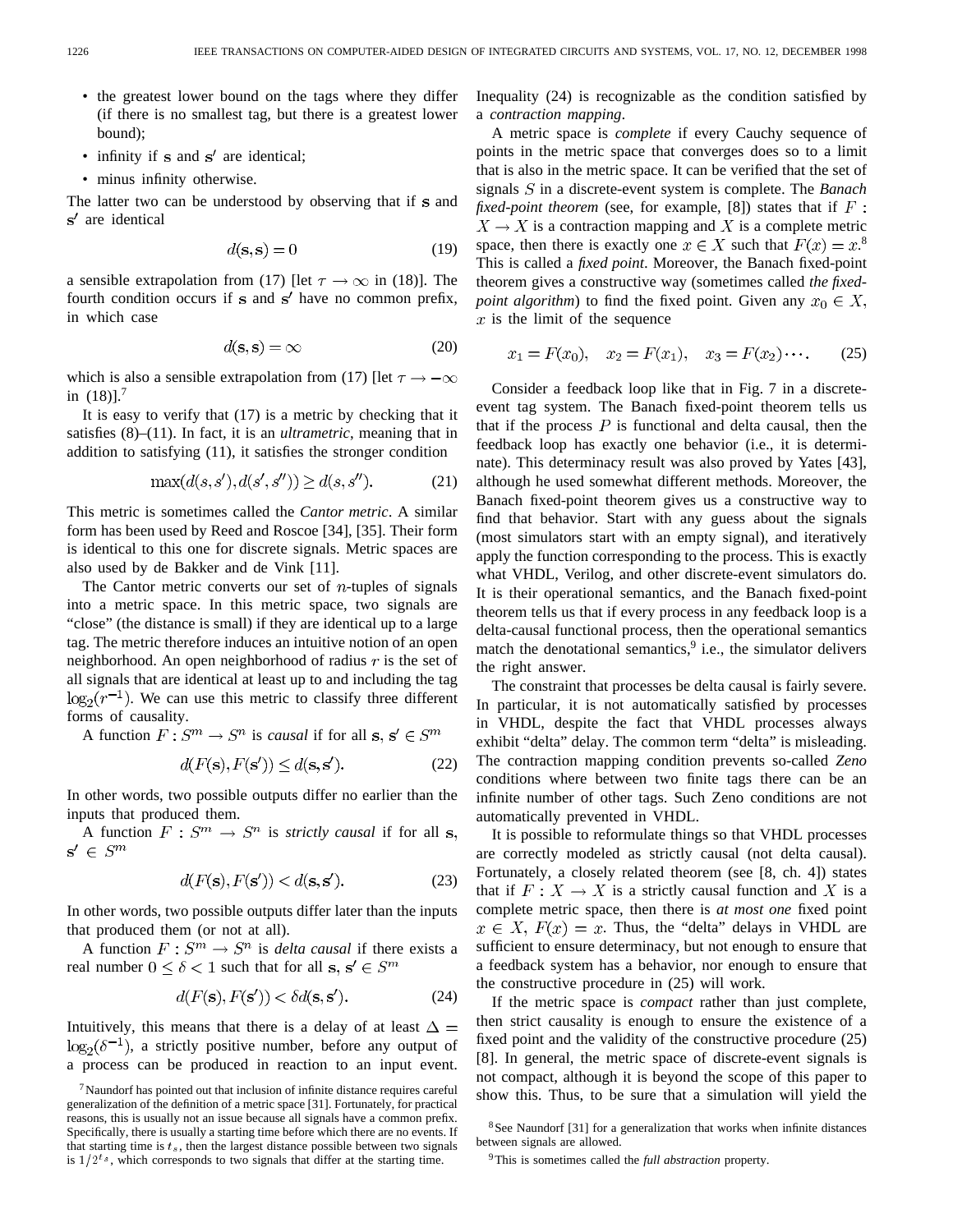correct behavior, without further constraints, we must ensure that the function within any feedback loop is delta causal.

### *B. Monotonicity and Continuity in Kahn Process Networks*

Untimed systems cannot have the same notion of causality as timed systems. The equivalent intuition is provided by the monotonicity condition. Monotonicity is enough to ensure determinacy of feedback compositions. A slightly stronger condition, continuity, is sufficient to provide a constructive procedure for finding the one unique behavior. These two conditions depend on a partial ordering of signals called the prefix order.

Matthews has given the beginnings of an approach to unifying the metric space methods of the previous section with the partial-order-based methods of this section [24], [25]. He uses a *partial metric*, which is the least generalization of a metric that does not require an object to have zero distance to itself. Matthews has given a treatment of dataflow deadlock using this technique, but the method is still not rich enough to completely subsume the partial-order and metric-space approaches, so we proceed with a more classical exposition here.

A *partially ordered tag system* is a system where the set  $T$  of tags is a partially ordered set or poset, as defined in Section III. We can also define an order such that the set of signals becomes a poset. A signal is a set of events. Set inclusion, therefore, provides a natural partial order for signals. Instead of the symbol " $\leq$ " that we used for the ordering of tags, we use the symbol " $\subseteq$ " for an ordering based on set inclusion. This is a reflexive antisymmetric transitive binary relation. Thus, for two signals s and  $s'$ ,  $s \subseteq s'$  if every event in  $s$  is also in  $s'$ .

Recall that for Kahn process networks, we let  $\Sigma(s)$  denote the *sequence* of values in the signal s, which is itself always a totally ordered set of events. In this case, another natural partial ordering for signals emerges; it is called the *prefix order*. For the prefix order, we write  $\Sigma(s) \sqsubset \Sigma(s')$  if  $\Sigma(s)$  is a prefix of  $\Sigma(s')$  (i.e., if the first values of  $\Sigma(s')$  are exactly those in  $\Sigma(s)$ ). Let  $\Sigma(S)$  denote the set of signals partially ordered by this ordering. Clearly, in  $\Sigma(S)$ , the empty signal  $\Sigma(\lambda)$  is a prefix of every other signal, at the bottom of the partial order, so it is sometimes called *bottom*.

In partially ordered models for signals, it is often useful for mathematical reasons to ensure that the poset is a *complete partial order* (CPO). To explain this fully, we need some more definitions. A *chain* in  $\Sigma(S)$  is a set  $\{\sigma_i; \sigma_i \in \Sigma(S) \}$  and  $i \in$  $U$ , where U is a totally ordered set (ordered by " $\le$ ") and for any  $i$  and  $i'$  in  $U$ 

$$
\sigma_i \sqsubseteq \sigma_{i'} \Leftrightarrow i \leq i'.\tag{26}
$$

An *upper bound* of a subset  $W \subseteq \Sigma(S)$  is an element  $w \in \Sigma(S)$  where every element in W is a prefix of w. A *least upper bound* (LUB), written  $\Box W$ , is an upper bound that it is a prefix of every other upper bound. A lower bound and greatest lower bound are defined similarly. A CPO is a partial order with a bottom element where every chain has a LUB. From a practical perspective, this usually implies that our set

 $\Sigma(S)$  of sequences must include sequences with an infinite number of values.

These definitions are easy to generalize to  $\Sigma(S)^N$ , the set of N-tuples of sequences. For  $\bar{\sigma} \in \Sigma(S)^N$  and  $\bar{\sigma}' \in \Sigma(S)^N$ ,  $\sigma \sqsubseteq \sigma'$  if each corresponding element is a prefix, i.e.,  $\sigma_i \sqsubseteq \sigma'_i$ for each  $1 \leq i \leq N$ , where  $\sigma = (\sigma_1, \dots, \sigma_N)$ . With this definition, if  $\Sigma(S)$  is a CPO, so is  $\Sigma(S)^N$ . We will assume henceforth that  $\Sigma(S)^N$  is a CPO for all N.

*1) Monotonicity and Continuity:* We can now define the untimed equivalents of causality, connecting to well-known results originally due to Kahn [20]. Our contribution here is only to present these results using our notation. A process  $P$ is *monotonic* if it is sequence functional with function  $F$ , and

 $\sigma$ 

$$
\subseteq \sigma' \Rightarrow F(\sigma) \sqsubseteq F(\sigma'). \tag{27}
$$

Intuitively, this says that if an input sequence  $\sigma$  is extended with additional events appended to the end to get  $\sigma'$ , then the output  $F(\sigma)$  can only be changed by extending it with additional events to get  $F(\sigma')$ ; i.e., giving additional inputs can only result in additional outputs. This is intuitively the untimed equivalent of causality.

A process  $P$  is *continuous* if it is sequence functional with function  $F: \Sigma(S)^m \to \Sigma(S)^n$  and for every chain  $W \subseteq \Sigma(S)^m$ ,  $F(W)$  has a least upper bound  $\Box F(W)$ , and

$$
F(\sqcup W) = \sqcup F(W). \tag{28}
$$

The notation  $F(W)$  denotes a set obtained by applying the function  $F$  to each element of  $W$ . Intuitively, this says that the response of the function to an infinite input sequence is the limit of its response to the finite approximations of this input. "Continuous" here is exactly the topological notion of continuity in a particular topology called the *Scott topology*. In this topology, the set of all signals with a particular finite prefix is an open set. The union of any number of such open sets is also an open set, and the intersection of a finite number of such open sets is also an open set.

A continuous process is monotonic [20]. To see this, suppose  $F: \Sigma(S)^m \to \Sigma(S)^n$  is continuous, and consider two signals  $\sigma$  and  $\sigma'$  in  $\Sigma(S)^m$ , where  $\sigma \sqsubseteq \sigma'$ . Define the chain  $W = {\sigma, \sigma'}$ . Then  $\Box W = \sigma'$ , so from continuity

$$
F(\sigma') = F(\sqcup W) = \sqcup F(W) = \sqcup \{F(\sigma), F(\sigma')\}.
$$
 (29)

Therefore  $F(\sigma) \sqsubseteq F(\sigma')$ , so the process is monotonic.

Not all monotonic functions are continuous. Consider, for example, a system where the set of values is binary,  $V =$  $\{0,1\}$ , and

$$
F(\sigma) = \begin{cases} [0], & \text{if } \sigma \text{ is finite} \\ [0.1], & \text{otherwise.} \end{cases}
$$
 (30)

It is easy to show that this is monotonic but not continuous.

Compositions of continuous (or monotonic) functions without feedback, like those in Figs. 4 and 6, obviously yield continuous (or monotonic) functions. As before, it is only the feedback case that is subtle.

Consider the feedback system of Fig. 7. In general, it may not be sequence determinate, even if the process is sequence functional and continuous. Consider a trivial case,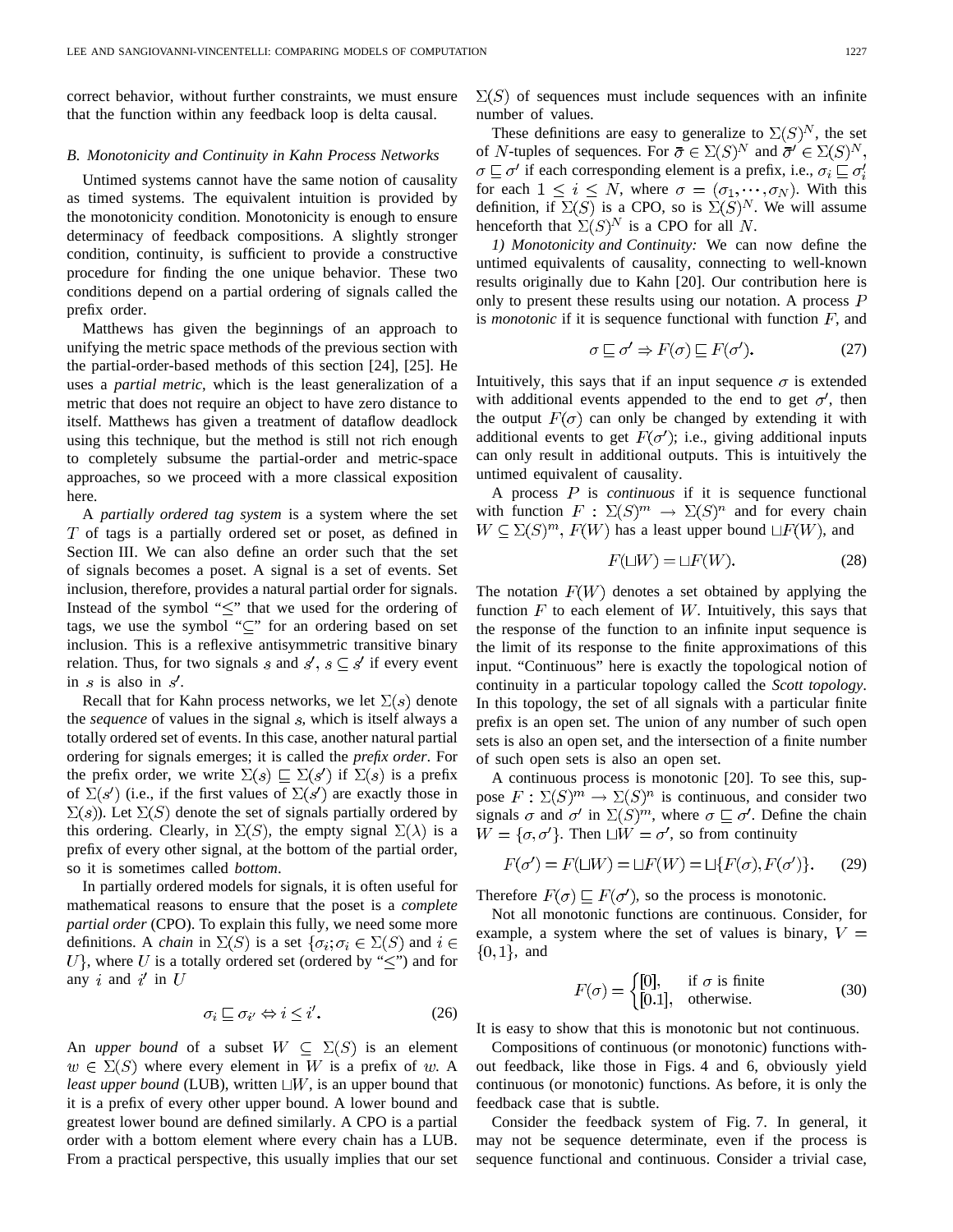where the process  $P$  is sequence functional, with its function  $F: \Sigma(S) \to \Sigma(S)$  being the identity function. This function is certainly continuous. Then any  $\sigma \in \Sigma(S)$  satisfies the composite process Q because for any  $\sigma \in \Sigma(S)$ ,  $F(\sigma) = \sigma$ . Since the process has many behaviors, it is not sequence determinate.

We will now show that there is an alternative interpretation of the composition  $Q$  that is sequence determinate. Under this interpretation, any composition of continuous processes is sequence determinate. Moreover, this interpretation is consistent with execution policies typically used for such systems (their operational semantics), and hence is an entirely reasonable denotational semantics for the composition. This interpretation is called the *least fixed-point* semantics.

A well-known fixed-point theorem states that a continuous function  $F: X \to X$  in a CPO X has a least fixed point  $x, F(x) = x$  (see [10, p. 89]). By "least fixed point," we mean that for any y such that  $F(y) = y$ ,  $x \sqsubseteq y$ . Moreover, the theorem gives us a constructive way to find the least fixed point. Putting it into our context, suppose we have a continuous function  $F: \Sigma(S)^n \to \Sigma(S)^n$ . Then define the sequence of sequences

$$
\sigma_0 = \Sigma(\Lambda), \quad \sigma_1 = F(\sigma_0), \quad \sigma_2 = F(\sigma_1), \cdots. \tag{31}
$$

Since F is monotonic and the tuple of empty sequences  $\Sigma(\Lambda)$ is a prefix of all other tuples of sequences, this sequence is a chain. Since  $\Sigma(S)^n$  is a CPO, this chain has an LUB. The fixed-point theorem tells us that this LUB is the least fixed point of  $F$ .

This theorem is very similar to the so-called *Knaster–Tarski fixed point theorem*, which applies to complete lattices rather than CPO's [10]. For this reason, this approach to semantics is sometimes called *Tarskian*.

Note that the constructive technique given by (31) is exactly what one would expect in an implementation of Kahn process networks. Begin with all sequences empty and start iteratively applying functions. This theorem tells us that this operational semantics is consistent with the denotational semantics (the least fixed-point semantics), so again we have full abstraction.

Under this least fixed-point semantics, the value of  $s_2$  in Fig. 7 is  $\lambda$ , the empty signal. Under this semantics, this is the only signal that satisfies the composite process, so the composite process is determinate. Intuitively, this solution agrees with a reasonable execution of the process, in which we would not produce any output from  $P$  because there are no inputs. This reasonable operational semantics therefore agrees with the denotational semantics. For a complete treatment of this agreement, see Winskel [40].

In terms of the tagged signal model, if  $\Sigma(Q)$  is the set of sequence tuples that satisfy the process  $Q$ , we are declaring the behavior of the process to be  $\min(\Sigma(Q))$ , the smallest member (in a prefix order sense) of the set  $\Sigma(Q)$ . This minimum exists and is in fact equal to the least fixed point, as long as the composing processes are continuous.

Yet another fixed-point theorem deals with monotonic processes that are not continuous. This theorem states that a monotonic function on a CPO has a unique least fixed point, but gives no constructive way to find the least fixed point (see [10, p. 96]). Fortunately, this lack of constructive solution is not a problem in practice since practical monotonic processes are invariably continuous. Of course, nonmonotonic processes create many problems.

## V. TRANSFORMATIONS BETWEEN MODELS

Central to the approach we have given is the use a tag system  $T$ , which can be partially ordered or totally ordered, and captures temporal and causal properties of systems. These properties are distinct from the functional properties of a system, which relate only to values in our model. An interesting observation is that a model of a system can be transformed into a quite different model by manipulating the tag system alone. Suppose, for example, that we have two tag systems  $T$  and  $T'$ and an order-preserving map  $f: T \to T'$ . Suppose further that we have a process  $P \subseteq (\wp(T \times V))^N$ . We can define a new process P' constructively by replacing each tag t in P by  $f(t)$ . Obviously, this is a closely related process. If, for example,  $T$  is partially ordered, where the partial order represents data precedences, and  $T'$  is totally ordered, where the tags represent time, then  $P'$  describes an implementation in time of  $P$ . For example,  $P$  might represent a dataflow model of a system and  $P'$  might represent the evaluation of that dataflow model on a sequential computer.

This suggests that our tagged signal model can be used to formulate design refinement and verification, much the way language containment is used in automata. For the dataflow example above, the existence of the order-preserving map  $f$ is sufficient to show that the sequential system is a correct implementation of the dataflow model, where "correct" means that all the data precedences are respected.

### VI. CONCLUSION

We have given the beginnings of a framework within which certain properties of models of computation can be understood and compared. Of course, any model of computation will have important properties that are not captured by this framework, and a property that is captured may have more than one distinct representation within the framework. The intent is not to be able to completely define a given model of computation, but rather to be able to compare and contrast its notions of concurrency, communication, and time with those of other models of computation. The framework is also not intended to be itself a model of computation, but rather a "meta model," so it should not be interpreted as some "grand unified model" that when implemented will obviate the need for other models. It is too general for any useful implementation and too incomplete to provide for computation. It is meant simply as an analytical tool. Of course, a great deal of work remains to be done to determine whether it is useful as an analytical tool.

### ACKNOWLEDGMENT

The authors wish to acknowledge useful feedback from G. Berry, F. Boussinot, W.-T. Chang, S. Edwards, S. Gay, A. Girault, L. Lavagno, P. Murthy, R. Nagarajan, H. Naundorf, D. Stevens, and four anonymous reviewers.